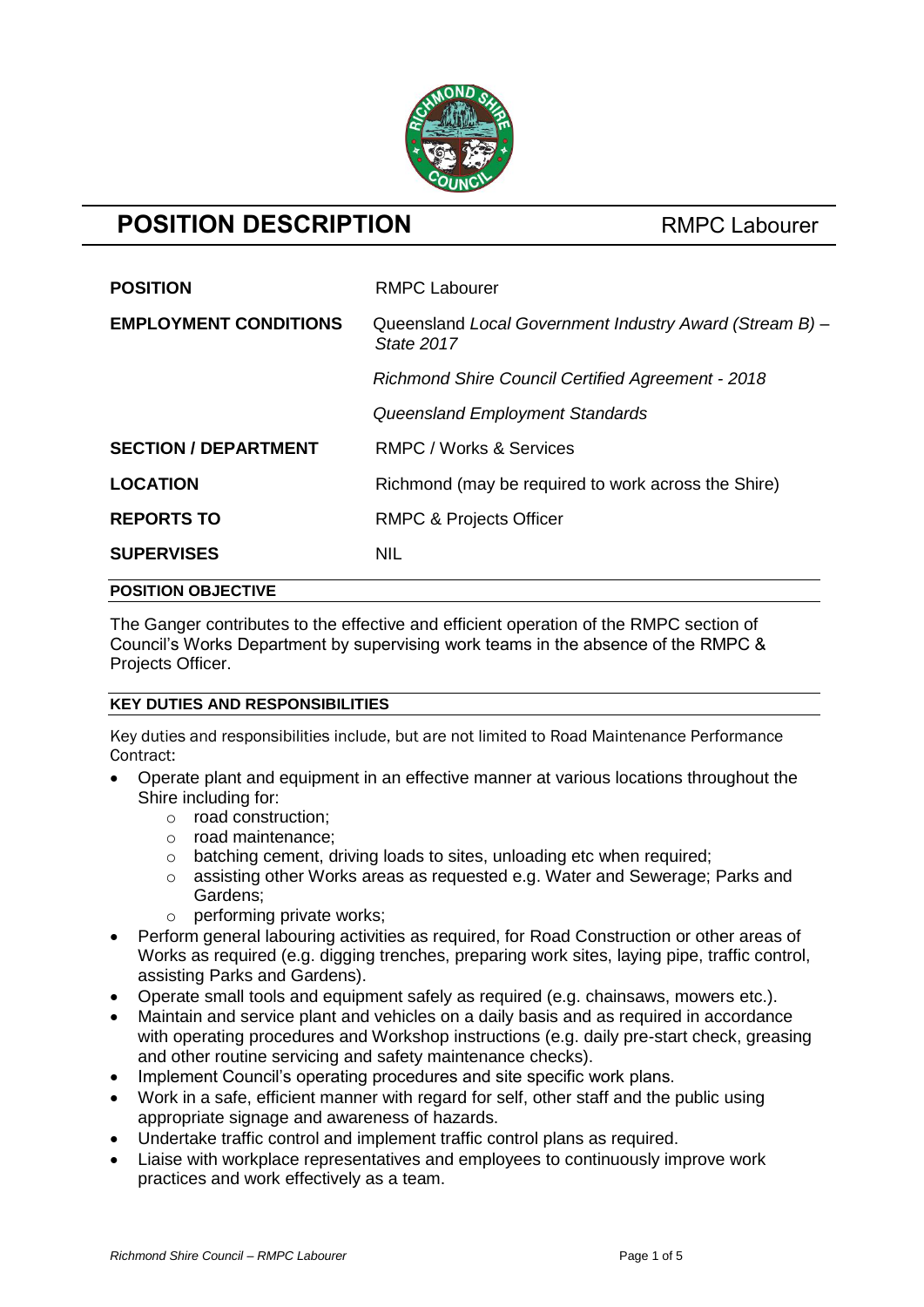- Assist with the coordination of Works crews in town as required.
- Report to the Works Coordinator on a regular basis regarding works progress and programming of works.
- Maintain accurate and complete records of plant and vehicle movement, repairs, maintenance, new works and component hours.
- Record daily work times and appropriate job numbers on a time sheet and other records as necessary for accounting and record purposes.

#### **KEY PERFORMANCE INDICATORS**

*Richmond Shire will be a community that strives to achieve a high quality of lifestyle for residents and visitors*

Fundamental to our service delivery to the community the Council is committed to the values of continuous improvement, people concern, teamwork, and financial management.

- Construction and maintenance works meet required standards at all times, and are completed in a timely manner.
- Demonstrated willingness to perform labouring duties as required.
- Plant and equipment is maintained to required standards, and plant issues are brought to the attention of the Works Coordinator or Workshop promptly.
- Work is performed in a manner that ensures the safety and health of employees, contractors and the community.
- Council's instructions, Policies and Procedures are followed.
- Clear communication is achieved with work crews for safe and efficient completion of service requests and private works.

#### **SKILLS, KNOWLEDGE, ABILITIES & EXPERIENCE**

#### *Essential*:

- Demonstrated competency in operating plant (particularly one or more of the following: Graders, Front-end Loaders, Back-hoes, Rollers and other Roading equipment) and vehicles in a safe and effective manner.
- Demonstrated experience in performing general labouring duties.
- Demonstrated ability to conduct safety and routine mechanical checks in accordance with regular service and the Workshop's guidelines.
- Demonstrated knowledge of safe plant operation techniques.
- Sound literacy, numeracy and oral communication skills.
- Ability to work in a co-operative manner with others in a team environment and be part of that team to resolve problems.
- Sound level of time management and organisational skills.
- Demonstrated ability to deal with the public courteously and efficiently.

# **QUALIFICATIONS**

#### *Essential:*

- National White Card or Queensland Blue Card (Construction Induction Certification).
- Current Drivers Licence Class C.
- Traffic Control Tickets

#### *Desirable:*

- Current First Aid / CPR Certificate
- MR or HR Licence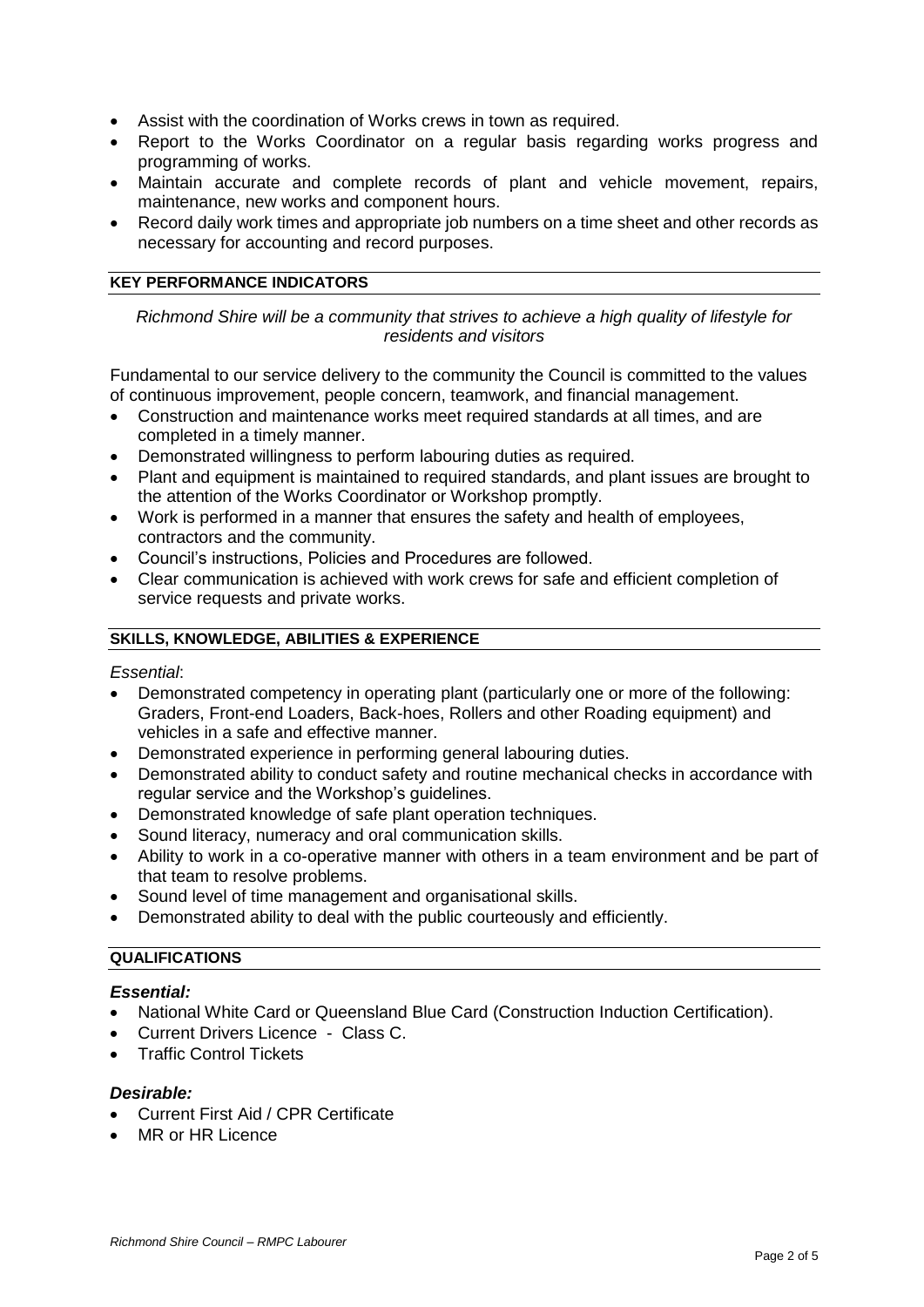# **OTHER REQUIREMENTS AND CONDITIONS**

 Working in the heat, standing for extended periods and performing repetitive manual handling, twisting, turning and bending are requirements of this position.

### **PERFORMANCE STANDARDS**

- Appropriate and consistent application of local laws and legislation
- Effective liaison with customers, colleagues and stakeholders
- All assigned tasks are completed professionally and within specified timeframes, and to required standards
- High level of participation, commitment to and concern for both the immediate team and corporate team, including willingness to follow directions, assist others, and be punctual and reliable in attendance
- High level of commitment to continual improvement of Council's policies and processes
- High level of commitment to continual improvement of personal work performance
- **Effective, efficient and economical management of public resources**
- **Effective record-keeping, including for invoicing**
- **Effective use of judgement and initiative**
- Council's Policies and Procedures and relevant legislation are adhered to
- Other targets as outlined in the Performance Review are achieved

### **DELEGATED AUTHORITY**

NIL

### **WORKPLACE HEALTH AND SAFETY RESPONSIBILITIES**

All workers have a duty to familiarise themselves with and comply with statutory and Richmond Shire Council Workplace Health and Safety (WHS) requirements, including the WHS Management System, and WHS policies, procedures and work instructions.

In fulfilling this duty, workers are to:

- Take reasonable care for their own health and safety
- Take reasonable care that their acts or omissions do not adversely affect the health and safety of other persons
- Cooperate with all reasonable instructions, policies and procedures of Council, and follow safe work practices
- Identify hazards, conduct risk assessments, and take corrective actions to eliminate hazards where possible in the workplace, and/or report hazards and risks promptly to their **Supervisor**
- Establish and maintain a high standard of housekeeping and cleanliness within individual work areas and on Council property generally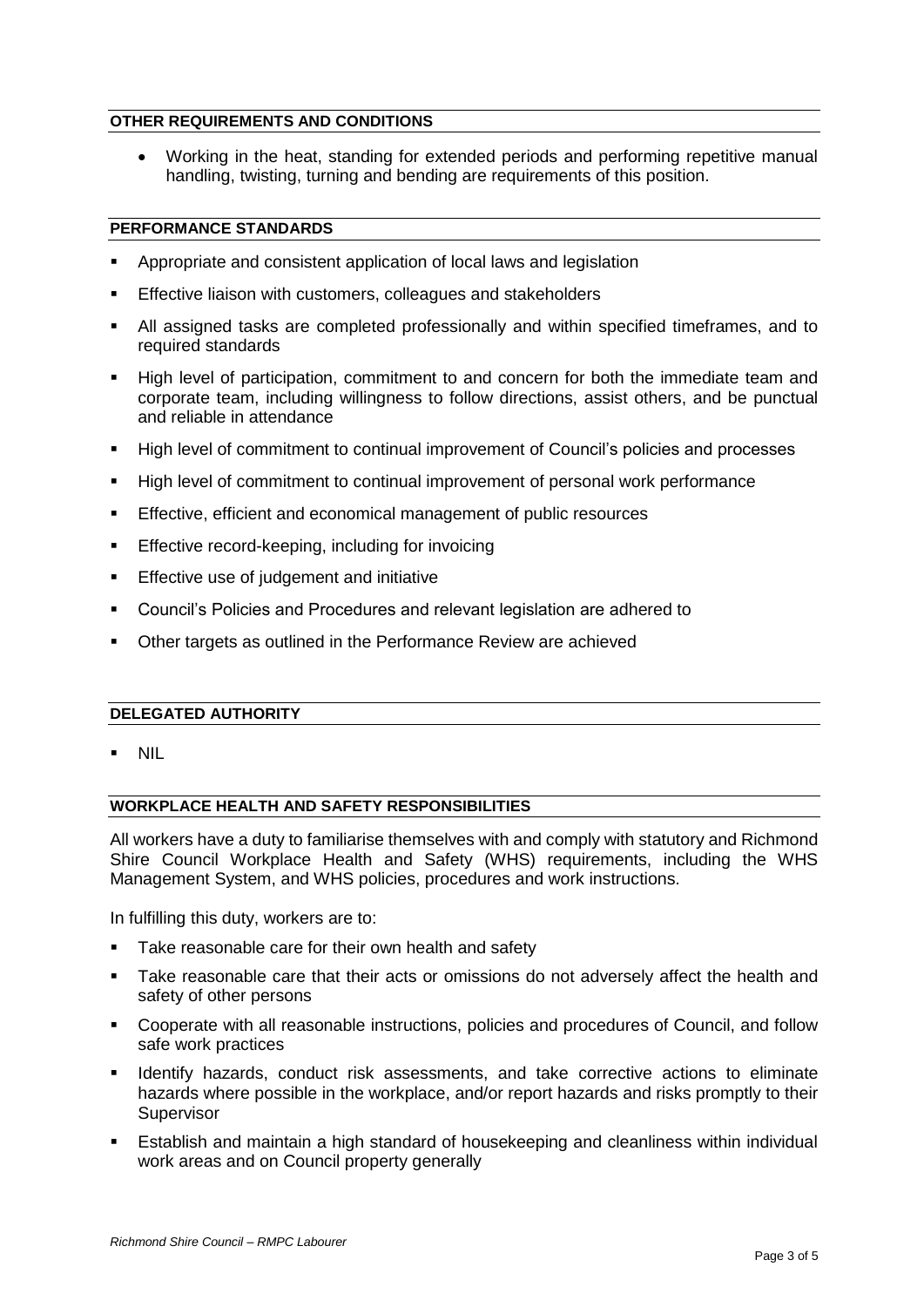- Report promptly to their Supervisor and assist with the investigation of all incidents within the workplace, including minor injuries, near-miss incidents and property damage.
- Report any incidents of bullying and/or harassment in the workplace promptly to their Supervisor or higher management
- Attend Toolbox talks, daily pre-start meetings and workplace health and safety training as required
- **Correctly use and maintain tools, equipment and vehicles/plant**
- Report any worn out or defective tools or equipment or problems regarding tools and equipment promptly to their Supervisor
- Correctly use and maintain all personal protective clothing and equipment supplied by Council
- Report any worn out or defective equipment or problems regarding Personal Protective Equipment promptly to their Supervisor
- Operate equipment and machinery with guards and safety controls operating and in place at all times
- Report promptly to their Supervisor if the employee does not have appropriate ticketing, licensing or training to undertake any designated task
- Report all problems with plant and equipment promptly to their Supervisor
- Report all problems with manual tasks, including signs of discomfort, promptly to their **Supervisor**
- Be familiar with the location of first aid kits, fire safety equipment, evacuation procedures, assembly points and key WHS personnel (e.g. Health and Safety Representatives, Fire Wardens, First Aid Officers)
- Participate in workplace health and safety activities such as inspections, investigations, evacuation drills, meetings and risk assessments as required from time to time
- Report promptly to their Supervisor any physical or psychological conditions that may affect their ability to safely perform their duties
- Assist in the return to work process for themselves or any work colleagues following injury
- Do not misuse or interfere with anything which is provided in the interests of workplace health and safety
- Participate in workplace health and safety consultation meetings to discuss workplace safety in the department, in accordance with the *Consultation, Cooperation and Coordination Code of Practice 2011*.

# **INTELLECTUAL PROPERTY**

Any literary work, computer program, invention, design, patent, copyright, trademark, photograph, diagrams, image, improvement or idea discovered, developed or produced by the employee in the course of employment is the sole property of Council and Council shall unless otherwise agreed have the exclusive right to use, adapt, patent and otherwise register it.

The employee following discovery, development or production of any literary work, computer program, invention, design, patent, copyright, trademark, photography, diagram, image, improvement or idea, shall immediately report it to Council to enable Council to ascertain whether it was discovered, developed or produced wholly outside and wholly unconnected with the course of employment.